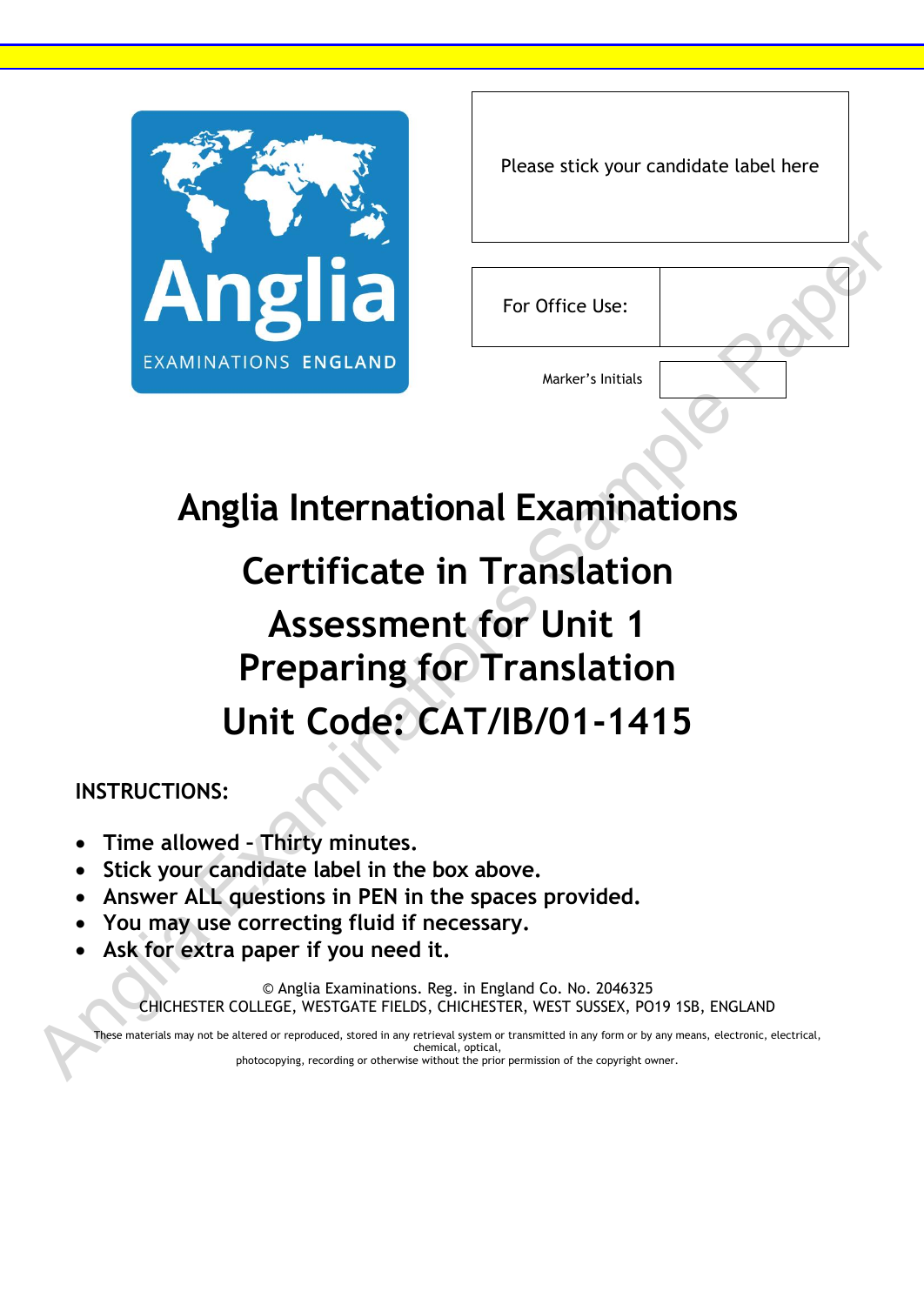Marks Awarded

| One section only, 20 marks - 2 per question. |  |  |  |  |  |  |
|----------------------------------------------|--|--|--|--|--|--|
|----------------------------------------------|--|--|--|--|--|--|

Candidates must answer all 10 questions in English.

- 1. Explain the difference between 'translating' and 'interpreting'?
- 2. Name two competences you consider important for the professional practice of translation. Analysis of translation.<br>
Analysis of translation.<br>
Analysis of translations Sample of one occasion where you might resort to a footnote to<br>
Analysis of translations of one occasion where you might resort to a footnote to<br>
	- 3. There are many English variants. Give three examples.

4. Give an example of one occasion where you might resort to a footnote to explain something in the source text?

5. Why might a translator be wise to take out professional indemnity insurance?